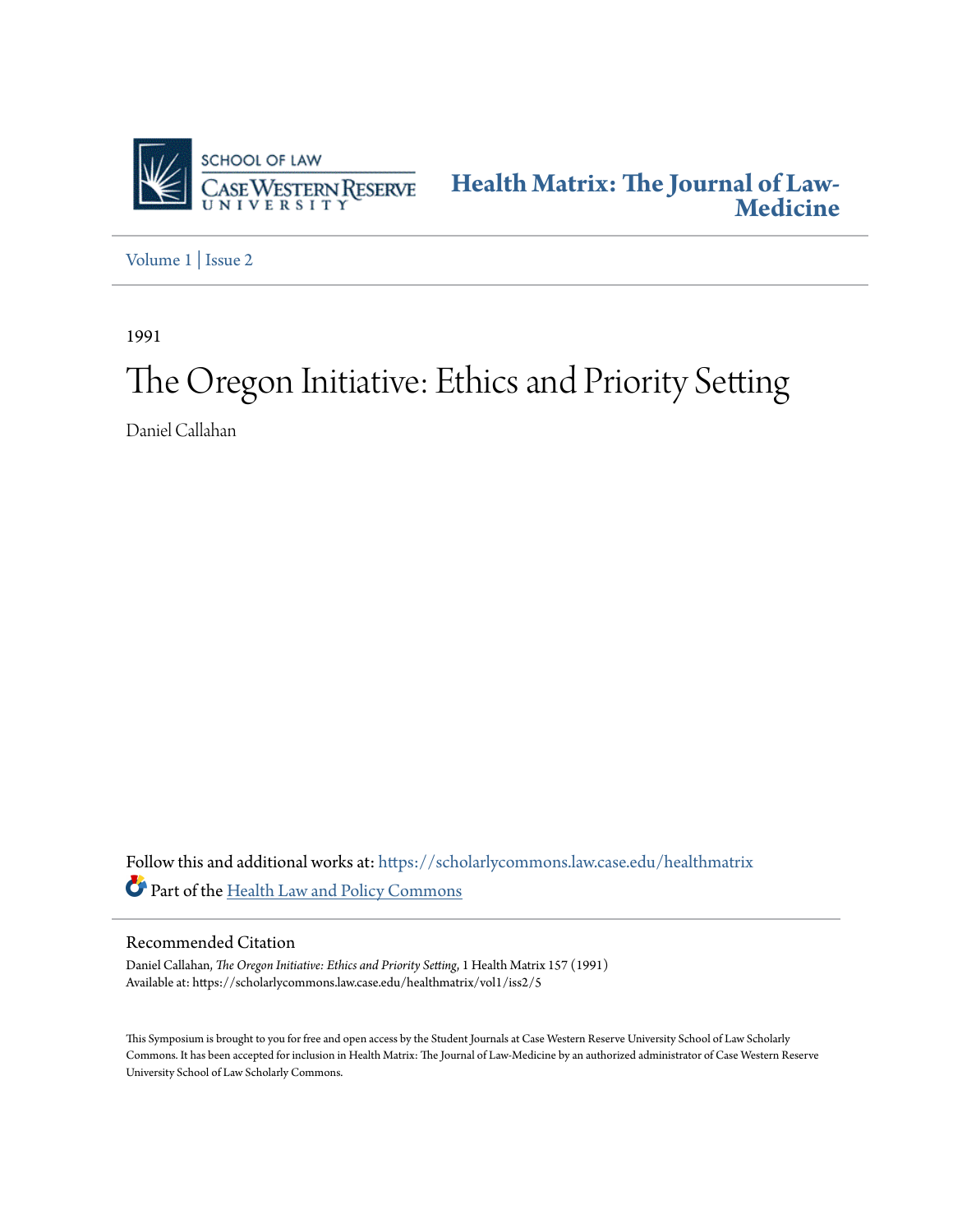## **THE OREGON INITIATIVE: ETHICS AND PRIORITY SETTINGt**

### *Daniel Callahan, Ph.D. tt*

#### INTRODUCTION

THE PAST FEW YEARS have been remarkable for the array of proposals advanced to address the American health care crisis. Their very quantity and diversity, however, suggest the intimidating range of the issues before us. We have difficulty agreeing on the nature of the problem, in determining how to interpret the history and set of values that lie behind our simultaneously affluent and advanced, yet inefficient and inequitable health care system, and in deciding how to devise a political strategy that can bring needed reform. That is a daunting set of problems.

The great attraction of the Oregon initiative is that it proposes a bold and integrated way of dealing with these problems. It embodies at the same time a number of assumptions and strategies that are new in the national debate. It challenges the widespread belief that health care can and should be an unlimited benefit. It rejects the common presumption that no rational way can be found to distinguish and set priorities among the bewildering array of individual health needs and claims. It denies the tacit but widespread belief that an open, democratic process can not effectively be used to make painful policy choices, that they are best hidden from view. It calls into question the pervasive view that any plan which would deny to the poor health care available to the affluent is of necessity unjust and unacceptable.

These assumptions are unsettling. They go against the grain of a number of values and practices that have marked the American health care system. At the risk of over-simplification, let me try to specify what those values and practices have been. We have come, for instance, to believe that everyone has a right to decent health

t An abridged version of this article has also appeared in HEALTH AFFAIRS (Summer 1991).

tt Director of the Hastings Center in Briarcliff Manor, New York.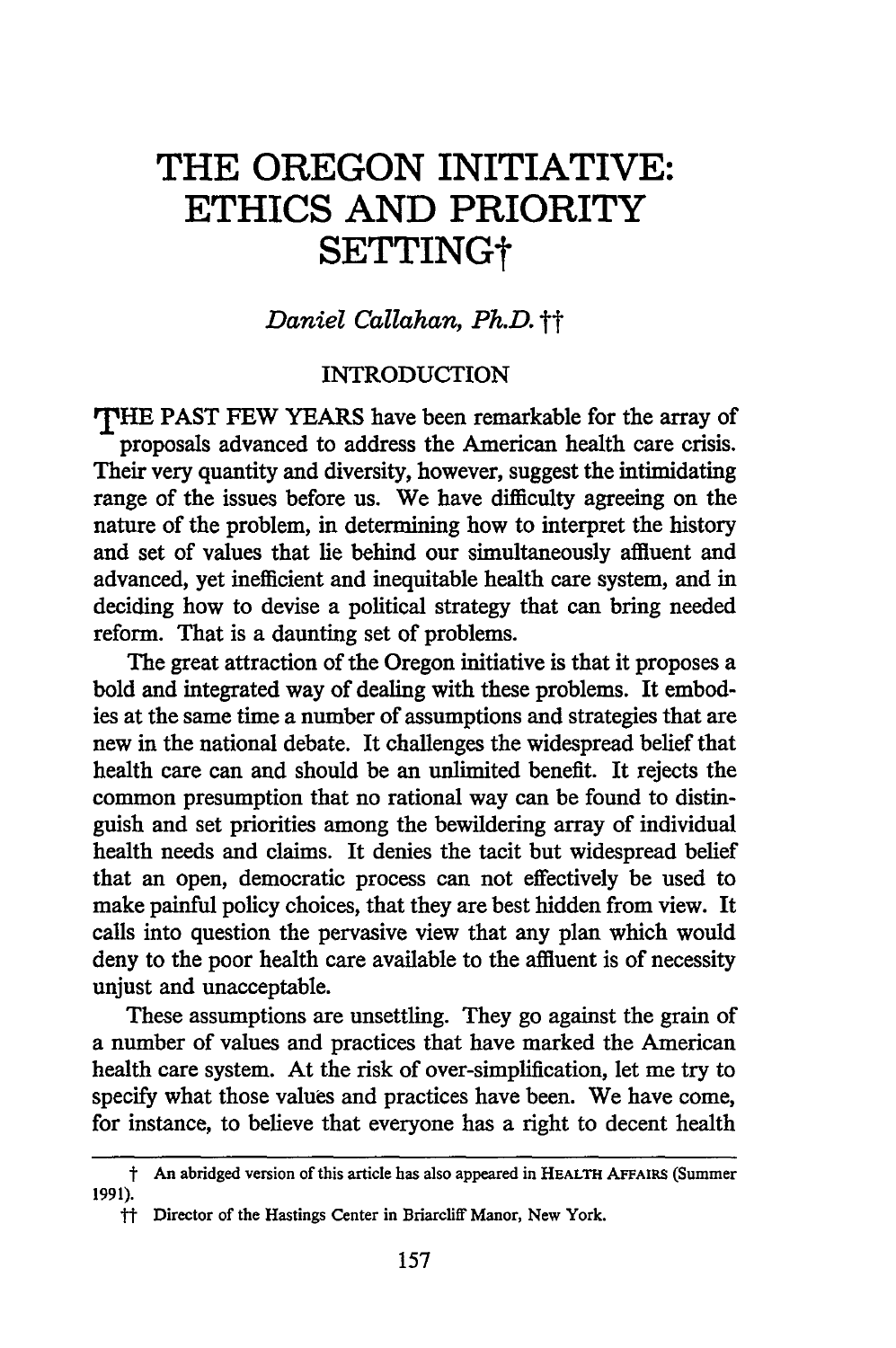care, and that such care must encompass the latest and the best high-technology medicine; "quality" care embodying the leading edge of medical progress has been the ideal. We have also come to believe, if we are political conservatives, that a freer rein to the forces of the market can give us the health care we need, or, if we are of a more liberal bent, that a government-centered program can do the job. We have had a powerful faith that, whatever the underlying political ideology, greater efficiency, better technology assessment, and more informed patients can lead to an affordable system. We have, above all, rejected what has now come to be known as the intolerable "R" word, that is *rationing* as a solution to our problems. We have, in brief, held fast to the belief, the hope, the dream, the vision, that if we are just smart enough, and tough enough, and optimistic enough, we can give everyone the advantage of unlimited medical progress at a reasonable price.

What have been the impediments to this wonderful dream? The most obvious and generic has been our old human nemesis, that other "R" word, *reality.* Reality takes a variety of forms: the high cost of continuing medical progress, particularly in an era dominated by chronic illness and the wasting diseases of the elderly; the social and technical difficulties of (and resistance to) technology assessment; unreasonable and overblown public and professional expectations for ever-improved health care; growing resistance to the higher taxes that might pay for better health care combined with a deep distrust of government as the vehicle for a more effective and equitable system; and, as a powerful historical legacy, a health care "system" that is as multi-fold, variegated, lush, and deeply rooted as a jungle garden allowed to grow at will. It is a "system" that is not a system at all, at least if that term implies a coherent, organized, and unified set of institutions, practices, and values.

The Medicaid program, established in 1965 to provide health care for the indigent, illustrates and exemplifies these problems. The kind and quality of health care provided under the program vary enormously from state to state; hence, in national terms, it is erratic and inequitable. The large and increasing share of the funds that go to long-term care for the elderly (about 40%), reduce by that amount health care for the poor of other age groups. The combination of curtailed eligibility in many states (some 40% of those below the poverty line are ineligible for Medicaid), and variability in the type of coverage from state to state, mean that there are no consistent national standards for a decent minimum standard of support. There is, for instance, no agreement at all on "medical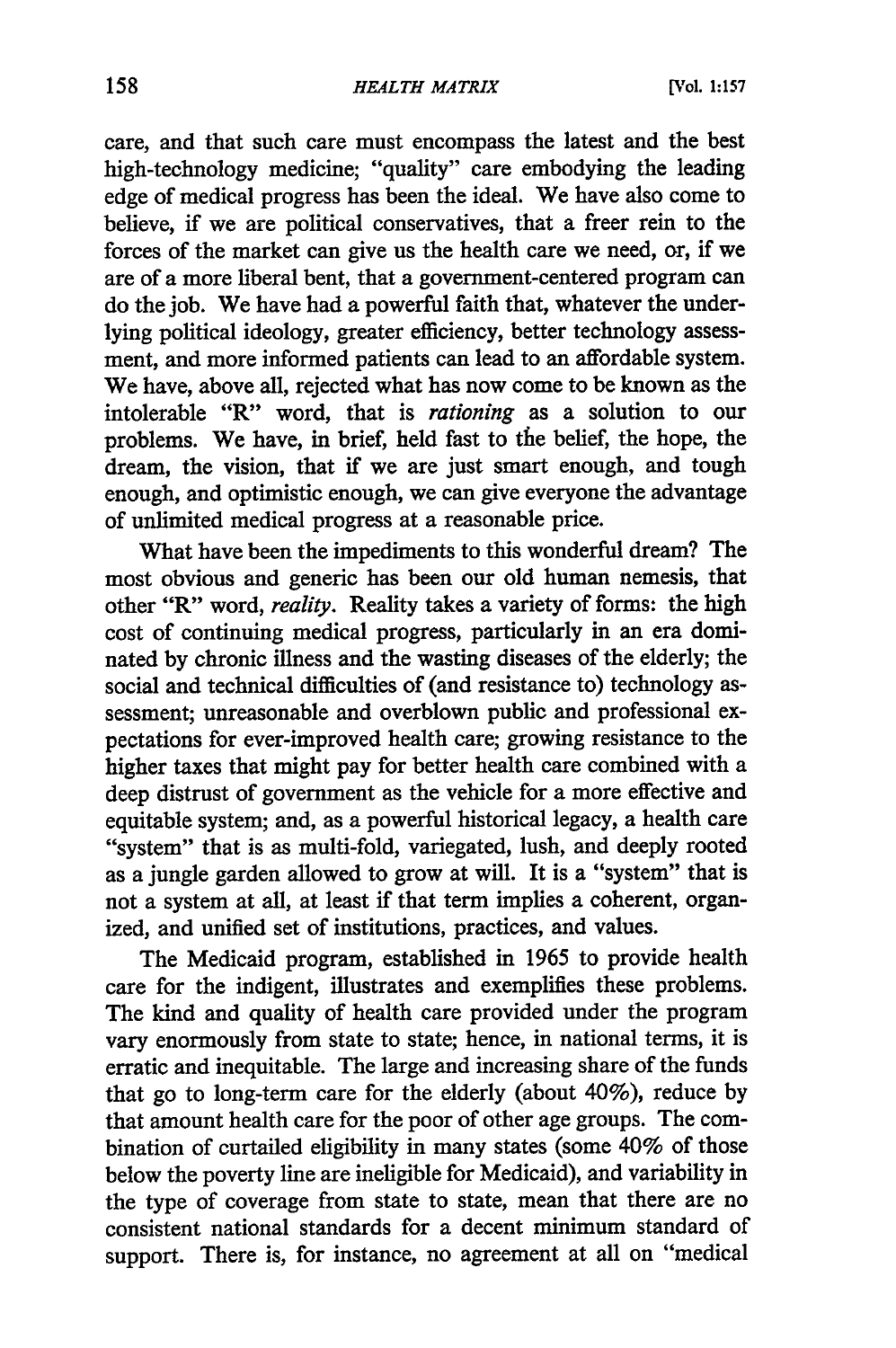necessity," (the term employed in the original 1965 Medicaid legislation as the standard of adequacy). The internal politics of most state Medicaid programs means that the public is usually not aware of the way in which coverage decisions are made. They are often hidden behind a veil of bureaucratic mystery, saving both legislators and other officials from public scrutiny and accountability. For its part, the public-rarely enthused in any event about paying higher taxes-has had removed from its sight the actual impact on the indigent of its resistance to providing more funds.

The result is an effective method of shifting blame for the inadequate coverage of the poor: the public can blame it on the legislators, and legislators can blame it on a stingy public. All, of course, can make common cause against the waste and inefficiency of the system, which sees in every state the use of expensive but unassessed technologies, large amounts of money spent on management and bureaucratic costs, and a lack of any clear standards of quality or adequacy.

How does the Oregon initiative propose to cope with that situation? Others in this volume have described in detail the nature of the Oregon plan. I will extract the major principles that animate it and frame the moral issues that the plan raises. To meet the problem of access to health care, the plan provides coverage of all persons under 100% of the federal poverty level. To meet the problem of budget constraints within the context of that uriiversal coverage, a priority system will be established; everyone covered by the program will be eligible for some forms of care but not necessarily for all. The priority system will be based on the analysis of a special commission. It will rank order the medical treatments that could be covered by the program; additional cost figures will be developed to show the financial impact of covering the ranked treatments. It will be the final responsibility of the legislature to establish an overall budget figure by working with the priorities and figures provided by the Commission. The legislature will determine how much money the state will commit to the program. The dollar amount thus settled upon will determine how far down the priority list of specific treatments the program will be able to cover, and it will be clear from that procedure which of them will not be covered.

The results of the entire process will be highly visible, and the accountability clear. Public unwillingness to pay higher taxes for better coverage, and legislative unwillingness to vote higher budgets, will directly be reflected in the level of coverage made available. Additional features of the program will provide incentives for effec-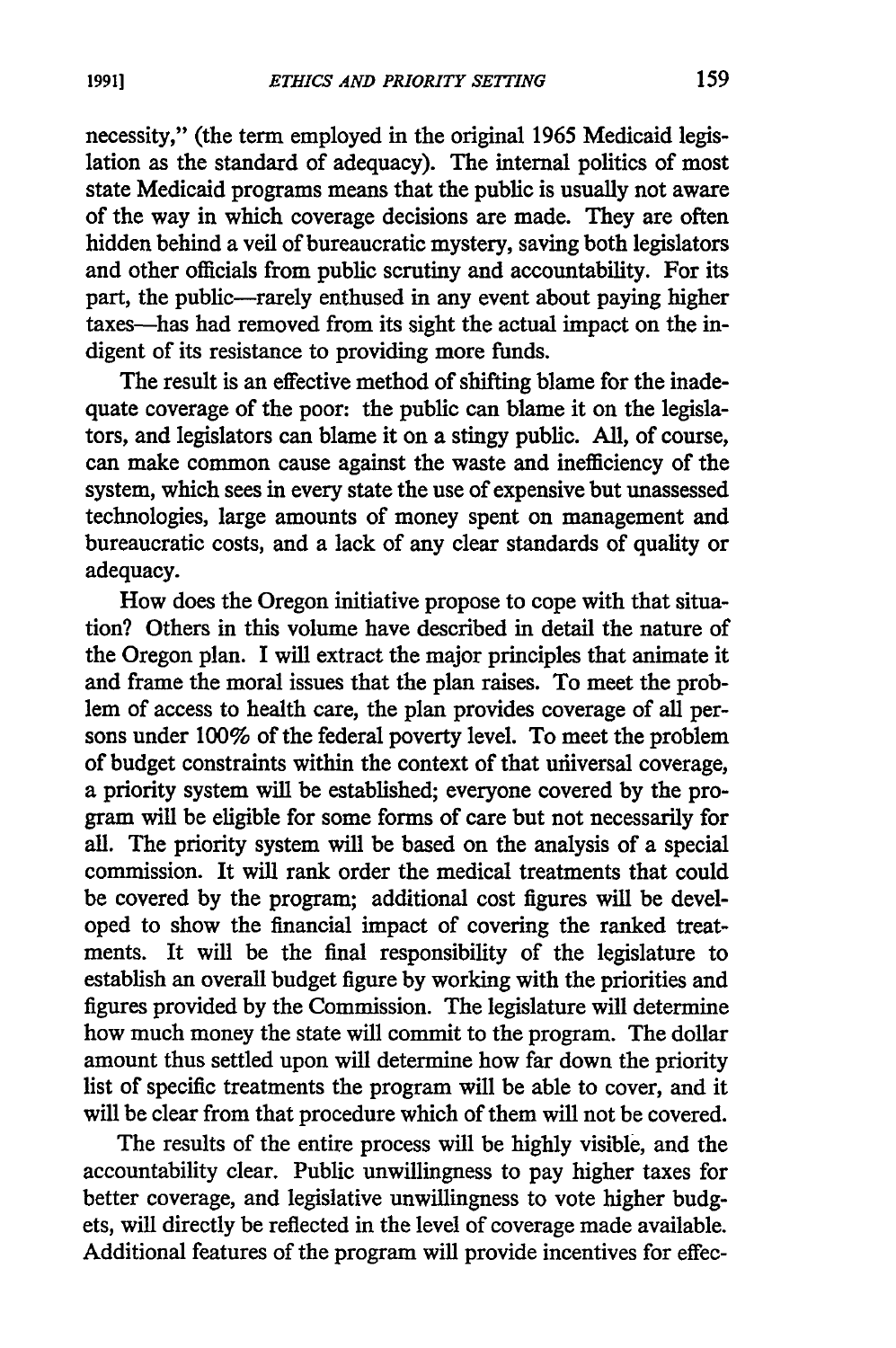tive and appropriate care, avoidance of incentives for over-treatment, a plan for improved employer health care insurance, and a method of funding designed to create an economically affordable system.

The ethical problems potentially raised by the Oregon plan fall into four categories that require scrutiny: (1) its moral context and political setting (including its ideological meaning); (2) its formal and explicit goals; (3) its means of achieving those goals, that is, its process of priority-setting, public participation, and public accountability; and (4) its practical implementation, including possibly unintended consequences.

#### THE MORAL AND POLITICAL CONTEXT

The context of the proposed Oregon plan is that of a present Medicaid budget which, in responding to a shortage of funds, has set its cutoff point for coverage at 58% of the federal poverty line; those covered by the Medicaid budget, however, receive a full range of services. The state has to date responded to its money shortage by manipulating eligibility standards rather than service coverage. This is a common tactic among the states faced with this situation. Under the new plan, by contrast, coverage will extend to everyone below the poverty line, but at the price of a trade-off, that of a limit to the range of services to be provided, a range determined by the priority-setting system.

What are we to make of this history? A number of points are morally salient. First, for those poor people whose income placed them above the 58% Medicaid eligibility level under the old plan, health care rationing was already a reality (some received what others could not have). The legislature had set the eligibility level by establishing a priority system based on income. Thus, it is hard to conclude that the new plan represents a radical departure from the old in its background assumptions: that not everyone can get all that they might need or want, and that some system of priorities must be set. What is different is the *way* of setting limits and the *way* of establishing priorities. The Oregon plan remains a system of setting limits, only now in a different way. The question to be asked is whether it is a more rational, equitable way.

The main criticism of the new plan is that the heaviest burden will fall upon AFDC mothers and children, the least powerful and most needy group. There will, however, be an exemption from the priority system of other needy groups, the blind, the disabled, and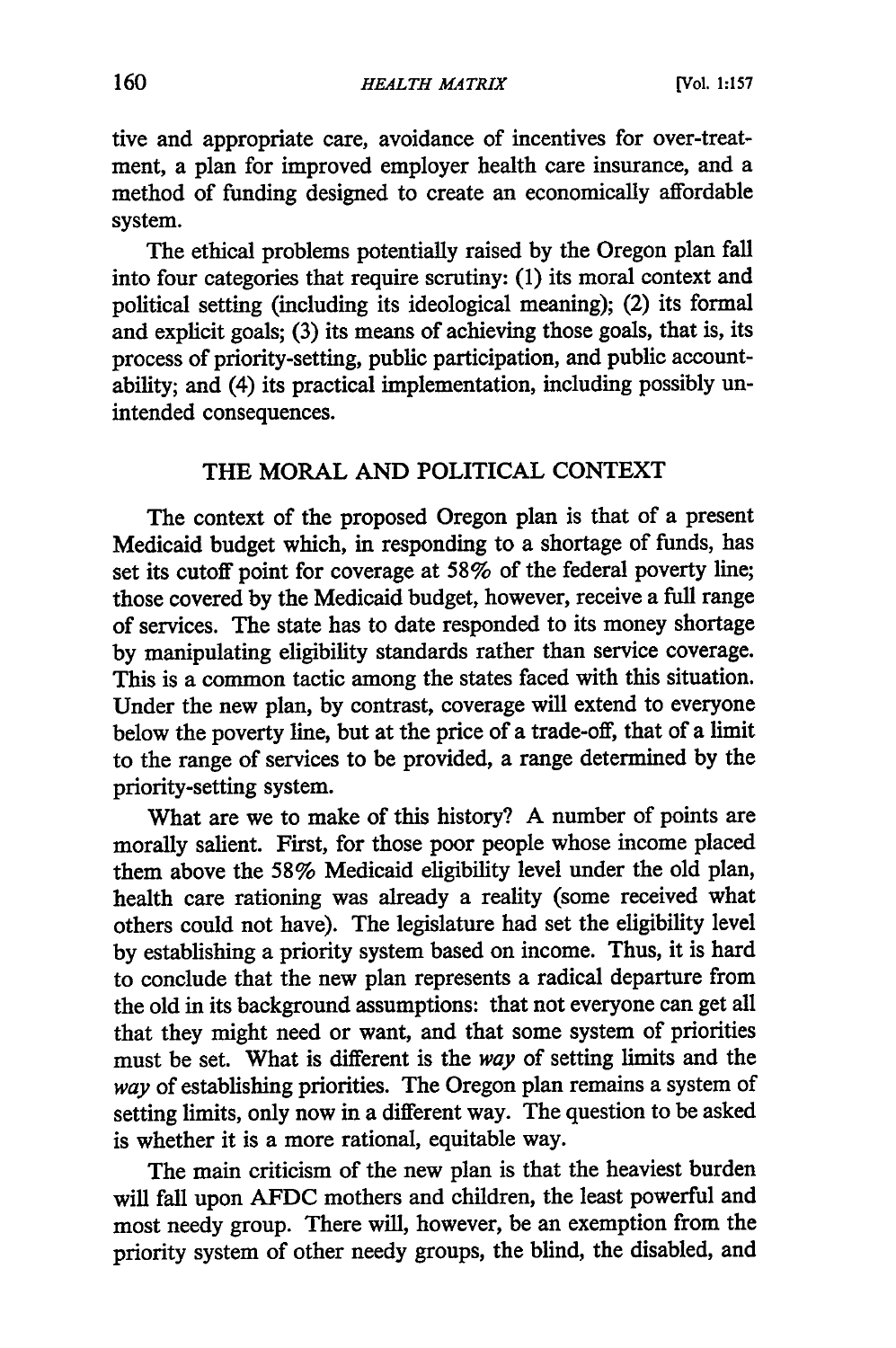the elderly (heavily but not entirely covered **by** other entitlement programs). The result will be to remove a significant number of mothers and children from their present privileged place in the Medicaid program and force them to compete with everyone else. This is a serious and telling deficit, but it is offset, in part, by the inclusion of additional previously excluded mothers and children who will now be covered because of an extension of the coverage up to 100% of the federal poverty line. Whether the overall benefit to mothers and children under the new plan add up to a better balance of health care for this group as a whole is not clear. If the balance can be determined with any clarity, however, it would be a relevant consideration in any final moral judgment about the Oregon plan. It is also possible, of course, that the Oregon plan could be amended to return AFDC mothers and children to a special place in the system.

Second, as a Medicaid program it is obvious that the Oregon plan is a plan designed for the poor, not those middle-class, affluent people covered more generously by private employer health plans. It could be said, in the harshest construal of its meaning, that the Oregon plan is a targeted rationing program for the poor that sets limits for their care in a way that will not be borne by their more affluent fellow citizens; the poor, that is, are discriminated against by this plan. The Oregon plan's context is a two-tier economic society now matched by a two-tier health care system.

The logic of this line of potential criticism is obvious: unless Medicaid recipients are provided a level of health care equal to that of the more affluent, it can be seen as unjust and discriminatory. At least it will be seen that way if it is assumed that the poor have a basic right to equal access to the level of care which the affluent can buy or have provided them by private employer insurance plans. The obvious question is whether, in fact, our society has accepted as normative a right to equal access for all persons. The answer would seem to be no, at least in practice, even if public opinion polls find rhetorical support for the idea.

The most serious issue for debate is whether, by changing the Medicaid program (even if the result might be a better program in many respects), the actual result is to reinforce an unfair system, one that should not exist in the first place. Does the Oregon initiative wrongly legitimate the absence of a universal health care system in the United States? Does it also wrongly legitimate the idea of systematically (through the priority system) depriving the poor of some forms of health care they could have if more affluent? How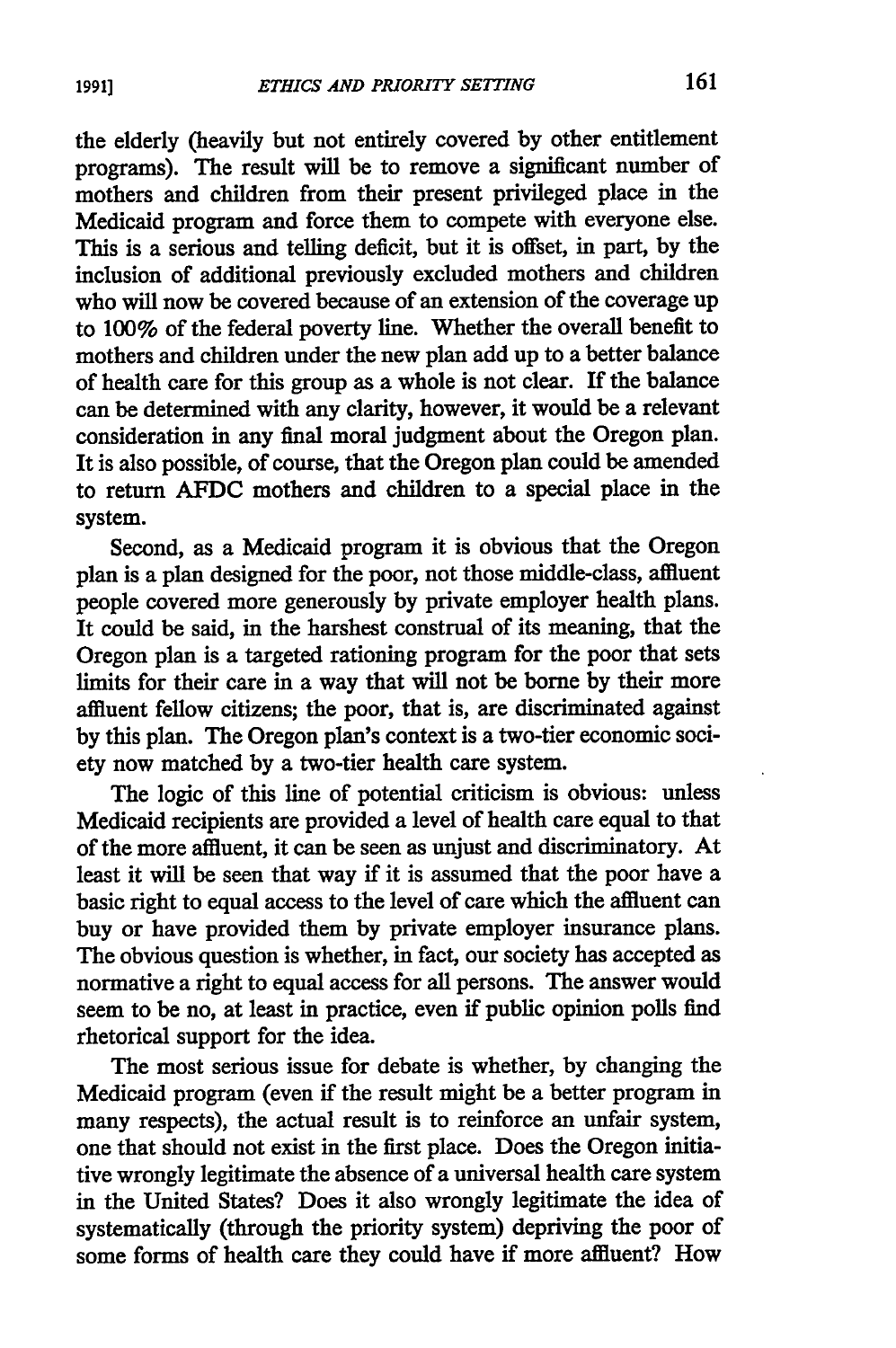these questions are answered will depend in part on two considerations. Is it wrong in all cases to improve health care programs for the poor by programs that are less than perfect, and is working within the boundaries of public support a wrongful compromise for legislators?

What seems clear in response to these questions is that the Oregon legislators have little room to maneuver. The gap between aspirations for a one-tier, ideal program and the political realities can be seen **by** the Oregon public's unwillingness to pay higher taxes to support more generous Medicaid programs. Thus it is the voters, not the legislature, that must bear the blame for the inability of the legislature to provide support for Medicaid recipients equal to what the affluent can afford to buy (or get from their employers). **A** hard but obvious truth emerges: unjust or not, discriminatory or not, the legislature must work with the resources available to it.

It's moral task, in that context, is to deploy resources in the most equitable manner. **Of** course a legislature that too passively accepted that situation, and did not provide the kind of moral leadership necessary to fight for a change, could be faulted. Perhaps they could do better. Even so, blame for the Oregon situation should not fall entirely upon the legislators. It should be appropriately apportioned to a tax-paying public that is unwilling to support a more generous Medicaid program.

At the same time, there is an important question that should not be begged: does the fact that the affluent **can** obtain forms of health care not available to the poor under Medicaid mean that the poor have lost an *intrinsic* benefit, or only a *comparative* benefit? Does the fact that affluent Americans have been able to gain access to almost any medical procedure, device or drug in the name of health, mean that a government that does not provide likewise to the poor under its entitlement programs is *ipso facto* unjust? If the private sector has not learned how to set limits, to say no, must the public sector do likewise? The answer to these questions must take account of the fact that the private sector also is working to set limits and to set priorities in its insurance and coverage practices.

Are we to imagine that a government entitlement program could provide unlimited access to the highest quality health care regardless of cost? The possibilities for such care are infinite, and no other country-even those with universal health insurance plans-provides that level of care. The wealthy everywhere can buy better care than what is available to them under government programs, if only because of their ability to travel elsewhere to get what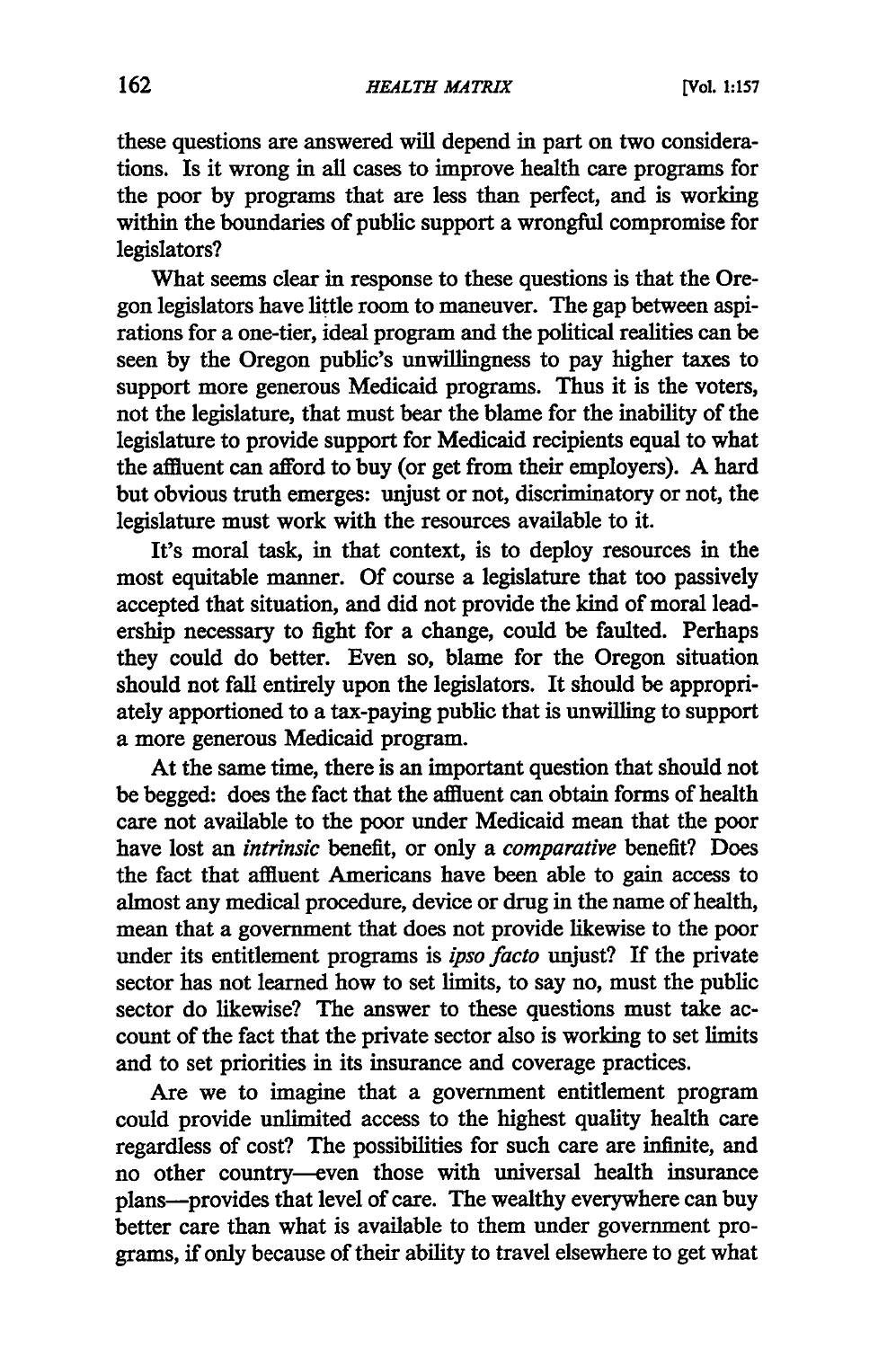is denied them domestically (wealthy Canadians, for example, can and do come to the United States to avoid queuing).

What ultimately matters is not whether the new Oregon plan legitimates a two-tier system, one level for the poor and another for the wealthy. It surely does that-just as surely as does the present Oregon system, with its total exclusion of many thousands of poor people from the program. The new two-tier system plan is presented, however, as more equitable than the old one. The crucial question in that respect is not only whether the poor are worse off than the affluent, but also whether the care that would be provided under the new plan will be decent, humane, and reasonably adequate for most if not all legitimate medical needs of the poor. If that standard can be achieved (assuming we can define it with any precision), it could be judged reasonable and fair, even if the affluent and wealthy do better.

#### THE GOALS OF THE OREGON INITIATIVE

The goal of the Oregon initiative is to provide a basic and adequate level of health care for all of the poor (the 100% level), but within the externally-imposed constraints of a limited budget. These constraints in turn dictate that not all needed or desired care can be provided. There will be a ceiling on expenditures. The existence of a ceiling is, of course, a necessity in the case of a limited budget. The old ceiling was managed by limiting the eligibility to participate in the program (the earlier 58% poverty level requirement). The innovation in the new program is to manage the ceiling problem by making all the poor eligible, but then setting priorities to manage the available funds.

Is this a reasonable and fair goal? On the question of whether it is sensible and equitable to extend eligibility at the price of reducing coverage, no definite answer can be given. It is a classic question of prudence, not fixed moral rules. The consequences of these two approaches can and should be evaluated: full eligibility and less coverage versus less eligibility and full coverage. If one showed itself more obviously burdened with nonsensical or unjust outcomes than the other, a choice could be made between them. That is not likely in this case. Various incommensurable goods will have to be compared and no striking imbalances are likely to appear. Even if they do appear, however, none will be so dramatic that they automatically condemn the plan of which they are the outcome.

There is, however, one possibility that could make a real differ-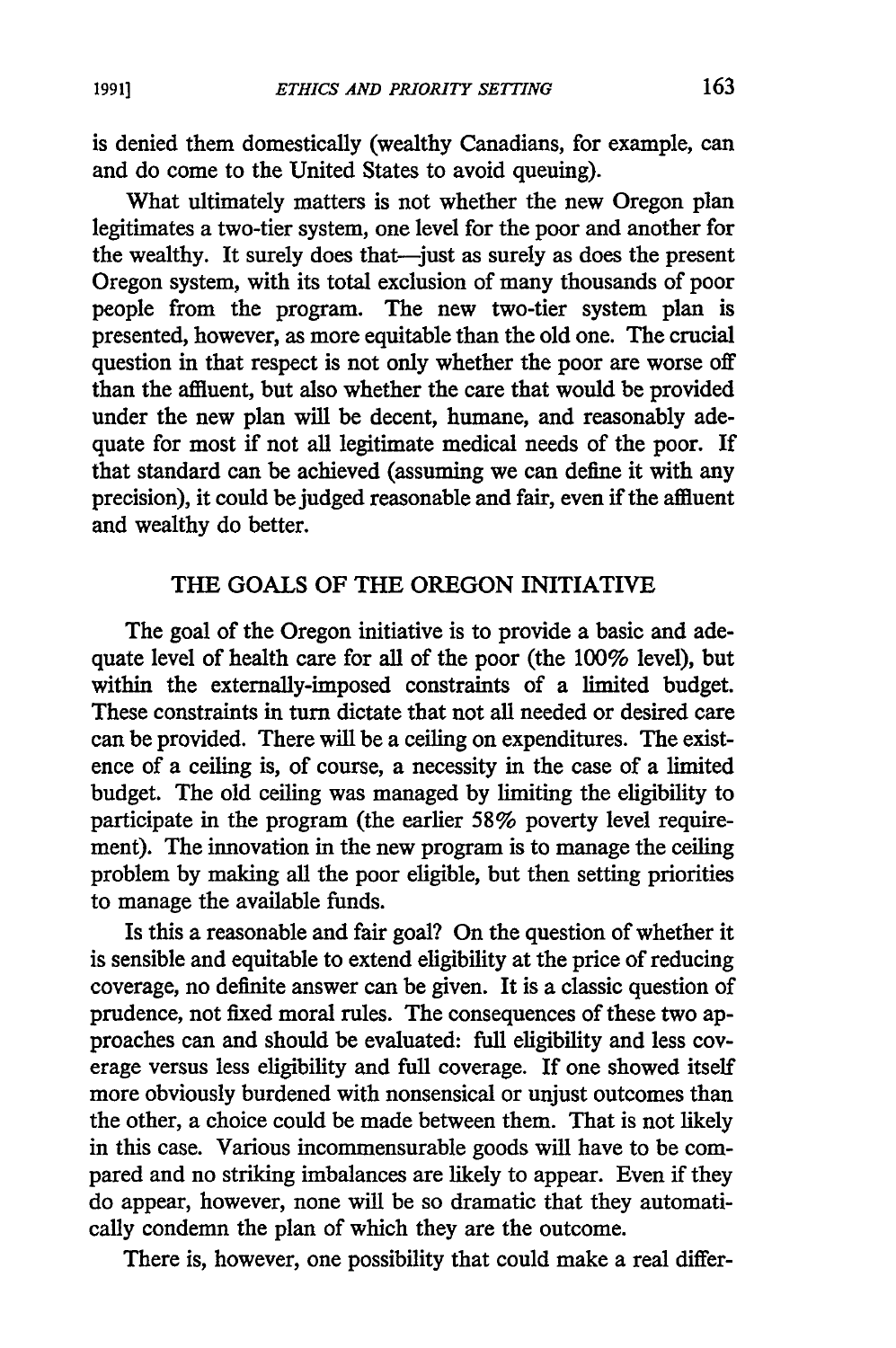ence. If the coverage provided under the new plan systematically and continually deprived recipients of some crucial benefit, or benefits, that would drastically affect their health and lives, we might then conclude that it was unfair. That could only be concluded if two conditions were met: the first is that the program was unnecessarily deprived of funds by a niggardly public, and the second, that a reasonable effort was not made to balance the available resources to minimize that kind of outcome. Unhappily, of course, it could well be that even an otherwise rational priority-setting process might end by excluding some forms of care that are of intrinsic value and necessity to some individuals. Life-saving but expensive organ transplants might be an obvious example. If they end up as a low priority item, they are not likely to make the budgetary cutoff point. To limit coverage of such procedures for the sake of other healthcare benefits of an important kind would not necessarily be unfair. The right to a decent minimum level of health care need not entail coverage of each and every form of medical technology, no matter how expensive and how limited the number of beneficiaries. It is hard to see how any society could for long make a promise of that kind without doing damage to other health and social needs.

We are left, however, with a terrible problem once we recognize that kind of limitation. Might it be said that a process which resulted in certain forms of care being denied would be a *prima facie* unjust process-because the right to those forms of care is so basic to human welfare that any system that jeopardizes them must be condemned? The way in which the denial of what Albert Jonsen has called "rescue technologies" (those necessary to save a patient's life), almost always results in acute public and professional discomfort (despite what an otherwise reasonable cost-benefit analysis might say) illustrates both the moral and political issue here. The denial of some forms of care will be seen as both morally wrong and politically unacceptable. If that is so, that leaves us with a genuine dilemma: in addition to a fair political process, will we also need some independent moral criteria by which to judge the outcome of the process? If so, will that not undermine the credibility of the process, making it subject, so to speak, to a moral veto if the results are unacceptable?

I see no way out of this problem other than to define a basic package of health care benefits available to all regardless of their ability to pay. If the Oregon plan could be amended to guarantee such a package prior to the setting of priorities for additional care, that would be enormously helpful to avoid the dilemma. Presently,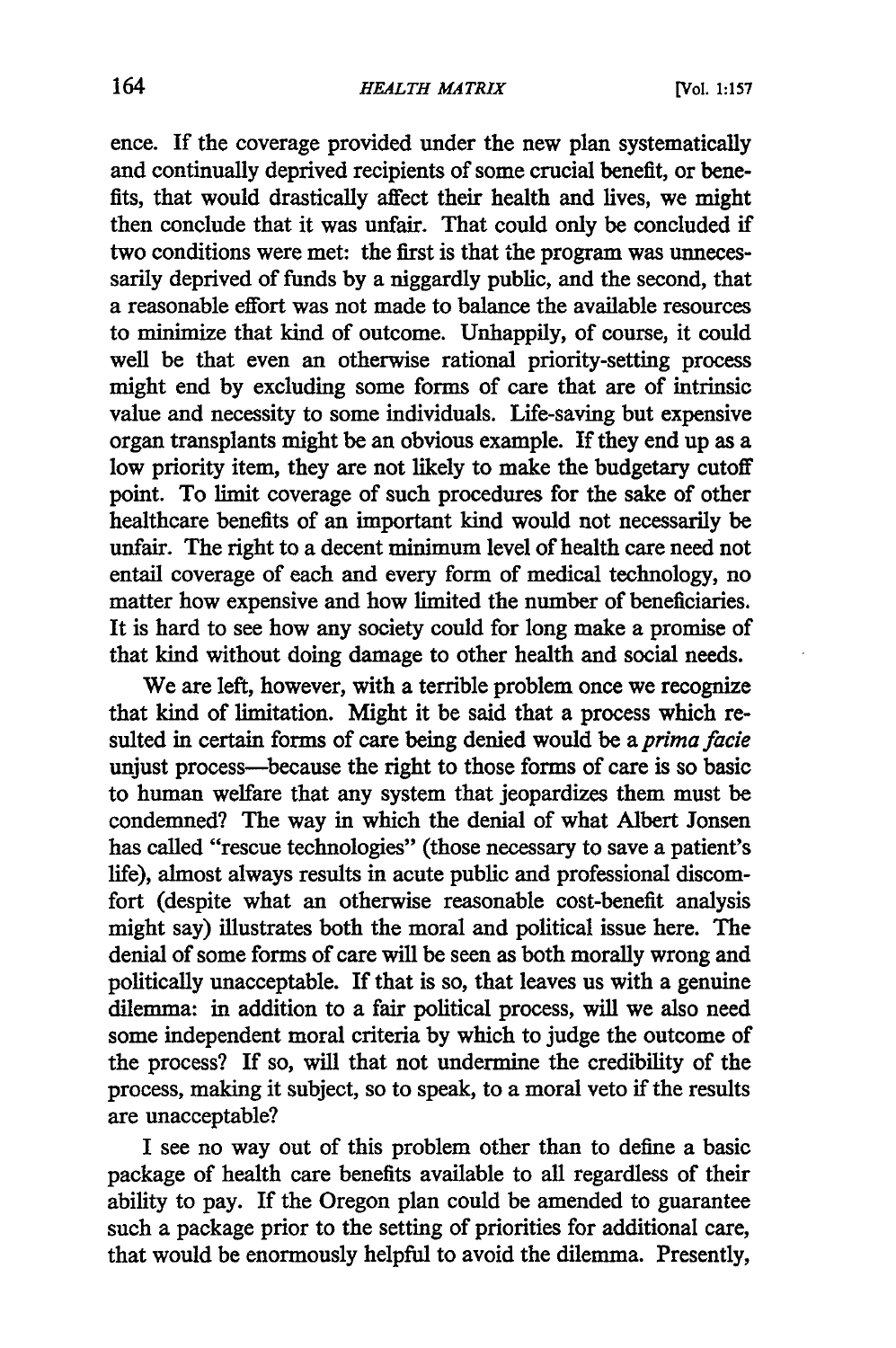it looks as if the priority system might deny some forms of care that seem imperative, and that the price of avoiding such an outcome would be an arbitrary setting aside of the priorities. Some forms of care might be required to be available to all regardless of the priority they might receive if they had to compete with other forms in the political process; that is, they would be allowed to trump the priority-setting process. Of course too much trumping would threaten the credibility of the process; some therapies would be declared winners before the struggle over priorities even began, an unattractive prospect for those whose health needs would not be among the lucky pre-game winners. The creation of a basic health care package not subject to priority setting seems a preferable alternative, but it would of necessity exclude some important but expensive forms of acute care medicine as the price of making that package financially tolerable.

#### THE PROCESS OF THE OREGON INITIATIVE

How might such a set of problems be decided? Ineluctably, a consideration of the goals of the Oregon initiative must be a consideration of the means to achieve them. Must the process of prioritysetting assume that a well-designed procedure will itself be tantamount to a just procedure, i.e., that any outcome that results from a conscientious, scrupulous adherence to the procedure will be declared just, as if that is what just *means?* To come to grips with this question two problems must be confronted. The first has been alluded to above: whether there are some health needs so preeminent that they must trump their way to the top of any priority list; or so important that their omission from any health care package based on the priority-setting process would tend to discredit the process altogether. Both of those possibilities could suggest a compromise of the integrity of the priority-setting procedure. Yet there may be no choice but to accept the need for such compromise.

The second problem is whether the design of the plan to set priorities is reasonable, organized to produce as fair an outcome as possible. This is hard to say in the absence of any experience with such a procedure. The absence of any clear community historical tradition or present consensus on the setting of priorities, and the absence of any established method of determining the comparative importance to individual welfare of different procedures makes it problematic to evaluate the plan's design. A safe assumption is that community support would be strong for the high priority of lifesaving treatment, and a lower priority for treatments that affect the

**1991]**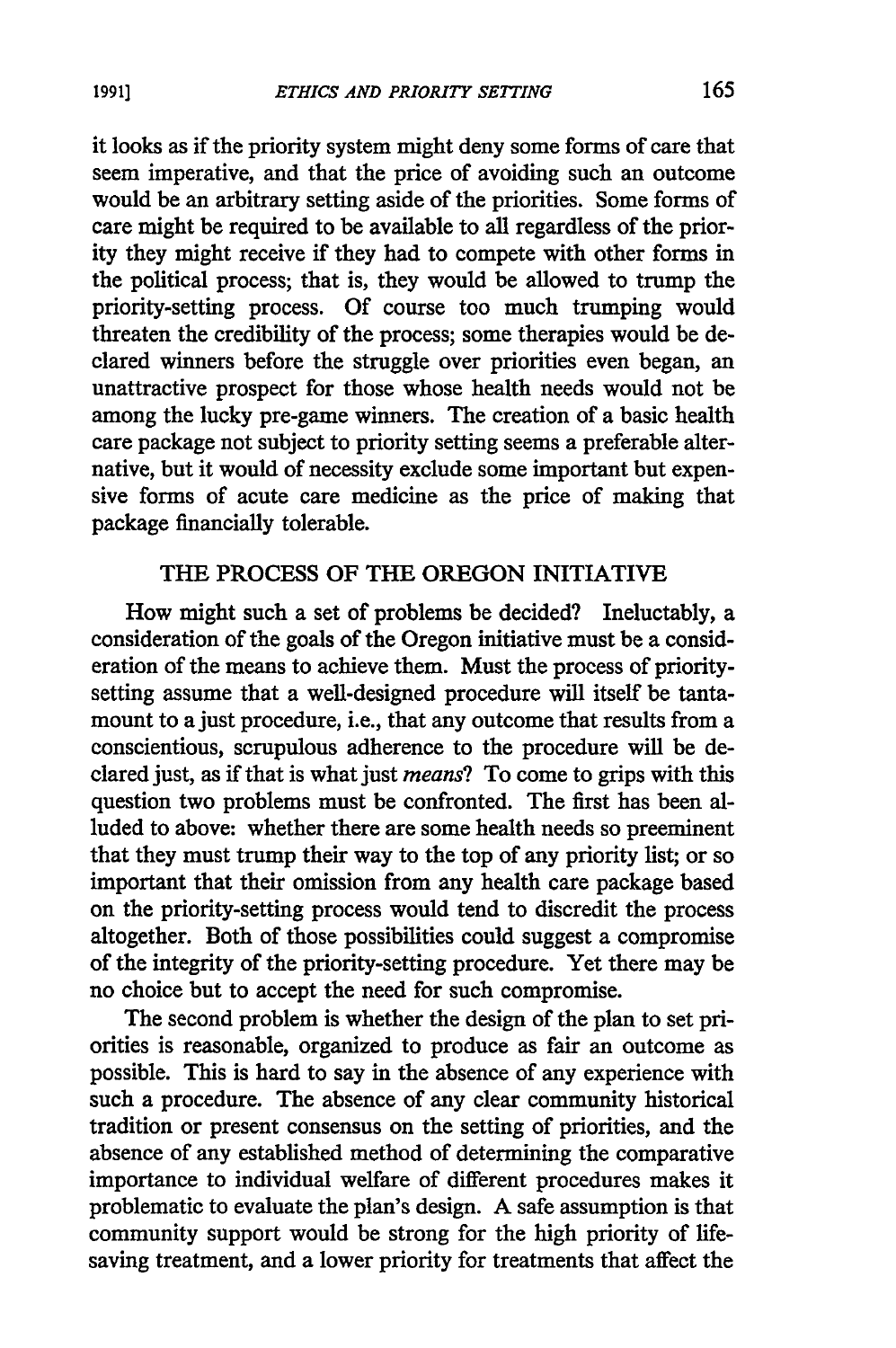quality and comfort of a life. What the community, and the Commission, will think of life-saving treatments that help a few people at a very high cost per person, or of a quality-enhancing treatment that can help many at a low per capita cost is, for the moment, less clear.

A priority-setting process that neatly and deductively builds upon available ethical principles and community sentiment and extracts from them a theoretically elegant and obviously acceptable set of priorities is not feasible. Instead, a more likely model is one that constructs a fresh way of looking at health care, one that will need to invent its own method and set of standards. It will require a unique blend of principled equity, supportable preferences, and community sentiment. Only over a period of time, after the priorities have been put into practice, can this new approach pass the test of ethics. The final test can only be that of experience: the process must be found satisfactory in practice. It would, then, make most sense to look upon the process as a social experiment, the invention of a policy out of the less than whole cloth of existing preferences and values. Its tests will be its public acceptability and independent of the process, whether their outcome is fair. Since there are no commonly accepted norms available to provide a wholly independent standard, there must be continuing public discussion and debate about the balance between good process and good outcomes. That is hard work, but a necessary part of life in a free society that strives for procedural justice, yet, recognizes that moral claims may, on occasion, transcend what can be achieved by procedural means alone.

One of the purposes of the Oregon process seems to be to serve as a goal to the public. By informing the public that the money they are willing to pay in taxes will determine how deep the coverage of individuals will be, that is, how far down the priority list the funds will allow the state to go, the public will ultimately be accountable for the welfare of the Medicaid patients. No longer can the consequences of limited funds be hidden or obscured by administrative obfuscation; the winners and losers will be known. The citizens of Oregon are being asked to accept a priority-setting system as well as to accept the pressure it will (and should) put on them to be more generous in what they provide as taxpayers. Will both the public and the legislators be able to stand this kind of bright, cold light of accountability? That remains to be seen, but it is, in any event, a unique way of making everyone aware of just what it is they are doing. There will be no place to hide.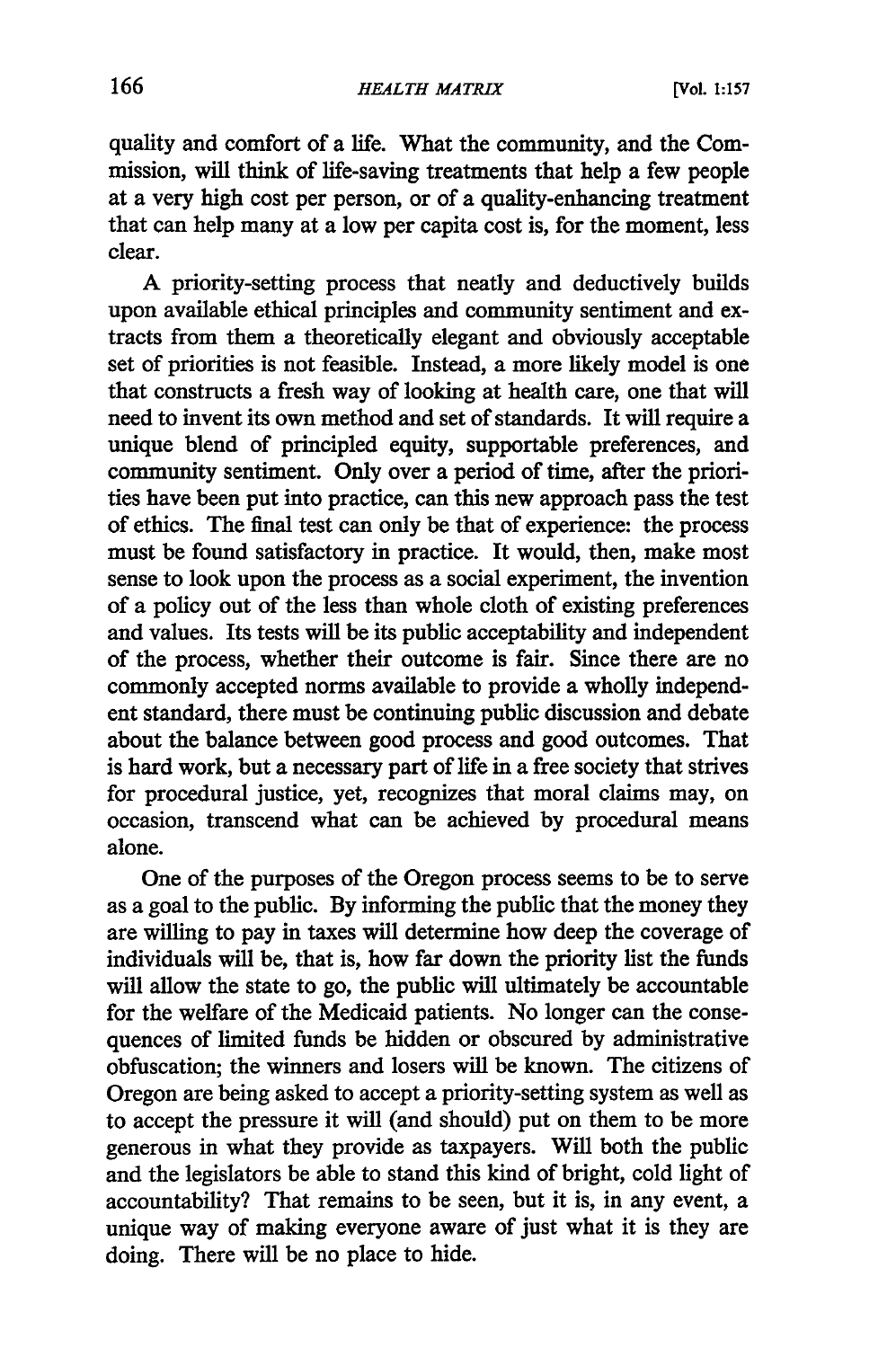#### PROBLEMS OF IMPLEMENTATION

What is likely to happen to the Oregon plan when it is actually put into practice? One can only anticipate likely problems, but it is not difficult to predict what some may be. One of them is the likelihood that powerful interest groups will feel aggrieved that the illness or condition for which they speak is not covered by the Medicaid coverage priority list. They will then mount a campaign to make an exception to the list, or if that is unsuccessful, to claim that the method of setting priorities must, of necessity, be wrong or unfair because it ranked their condition too low. The attachments of riders to legislation, the meeting of "special" needs and the specifying of exceptions to ordinary policy are of course staples of the American political process; and, however distasteful, sometimes necessary to accept as the price of an overall successful strategy, the making of an exception in order to save the package as a whole. That may be necessary in this case, should such pressure arise (and why should we expect interest groups that lose out to remain silent?) Too great a capitulation to such forces will sink the plan, the very essence of which is to cut through competing claims in the name of a reasonable ranking of priorities. (One reason I am told for early resistance to a waiver for the Oregon Medicaid plan was that it would wipe out mandated coverage for many conditions, thus undoing the work of earlier reformers.)

A closely related possibility might also be, not to deny the need for priorities, but to say that severe cases of conditions otherwise ranked low would not be unreasonable exceptions, not in themselves subverting the idea of priorities. Again, some flexibility might be possible here, but not much without risking the plan as a whole. A chief difficulty indeed with a set of priorities for various illnesses and conditions is that it will not be responsive to individual patient variation: a severe case of a low-ranked illness might be as potent in its effect on an individual as a mild case of a more highlyranked condition. It is difficult, however, to justify exceptions of any magnitude, or the making of (otherwise valid) distinctions of this kind.

The greatest source of anguish in the implementation of the plan will come in learning how to live with, and to rationalize, its failure to cover some people whose condition will pull at our sympathies. This anguish will be all the greater when the victims are visible and when the accountability for their condition can not be evaded. This is the greatest logical and emotional problem created **by** any set of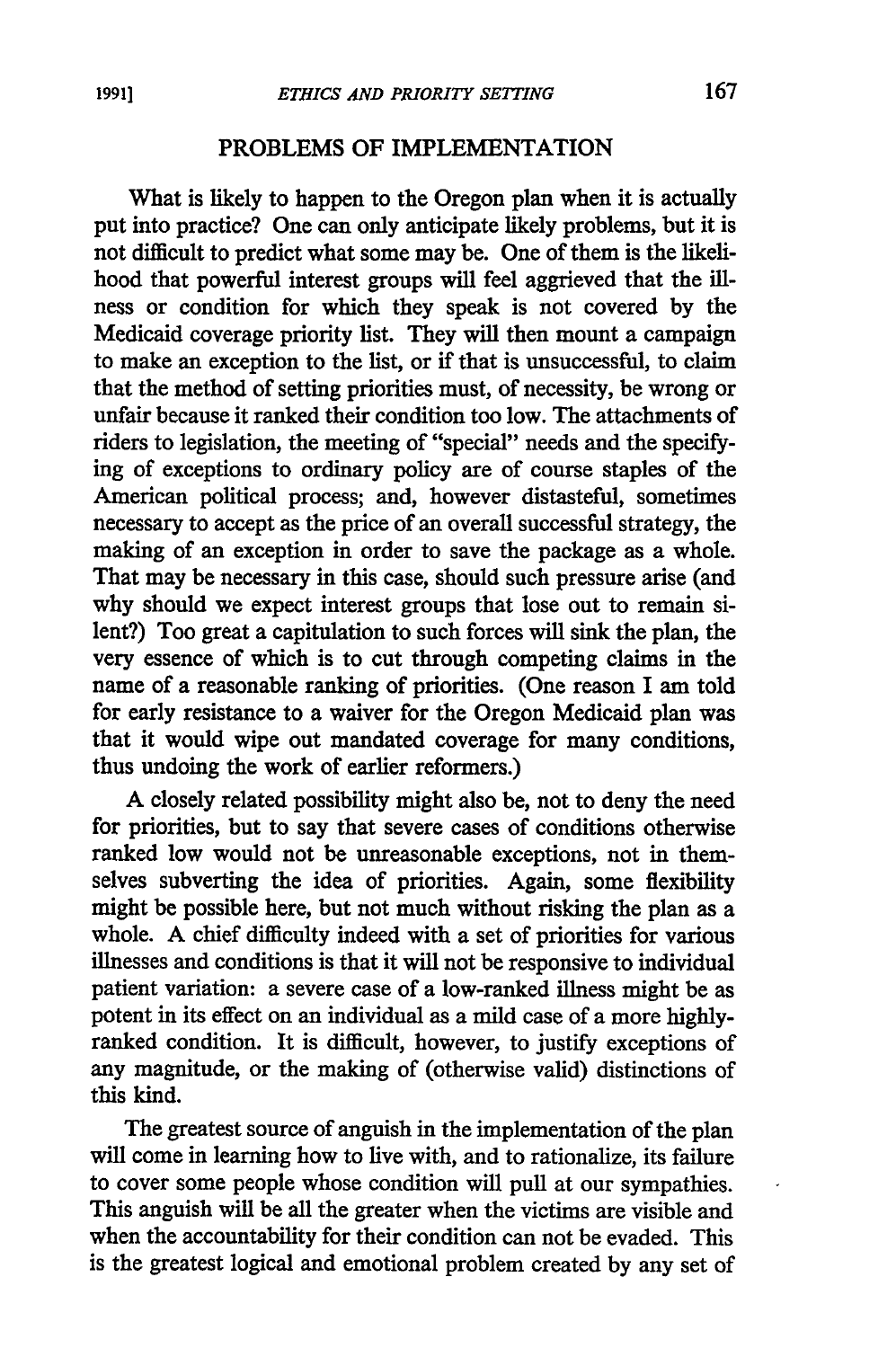priorities devised to meet any conditions of limitation: how do we learn to accept the consequences of actions we know to be right and yet whose results create such pain? We will, for one thing, always wonder if we are doing the right thing; doubts will nag at us. We will always wonder, for another, if it might be possible to relieve the pain by some strategem we have not yet thought of.

The likely price, however, of letting that pain triumph over our reasonable efforts to be fair will be to move the injustice elsewhere, to stint on the need for education, or roads, or housing-where issues less momentous than life and health seem at stake. For just that reason, a resoluteness will be necessary to make the prioritysetting plan work. There will always be what I have come to think of as a "ragged edge," that line which separates what we can do, in fact, in contrast to what we might do in theory. An ability to tolerate, and live with, that ragged edge is imperative to make the Oregon plan work.

#### SOME FINAL THOUGHTS

I have tried here to raise what seems to me the most important moral problems that need to be thought about in judging the Oregon initiative. The most obvious general problem is: where should we start in thinking about health care in Oregon? Ideally, we should have a universal health care system in the United States and mandated federal and national standards for such a system. The present system is both unfair and administratively chaotic and expensive. Most of the maneuvering over the Oregon initiative should be seen as a response to those national shortcomings, and yet, both the old program and the proposed new ones partake of those shortcomings.

Should we then oppose the Oregon plan? Should it be rejected as just one more patchwork effort to redeem and legitimate an mherently defective system? I confess to deep ambivalence here. There are no signs at present of a universal health care system in the immediate offing in the United States, although there are growing pressures in that direction. Does it hurt the cause of universal health insurance to tolerate interim, less-than-perfect solutions? One side of me wants to say yes, and to offer the following slogan: eschew incrementalism. It might, that is, make it *harder,* not easier to gain a decent universal system if we continue to find ways to slightly improve the present fragmented system; we allow some steam to blow off, everyone feels a bit better, but nothing substantially changes. The 1965 Medicare and Medicaid programs were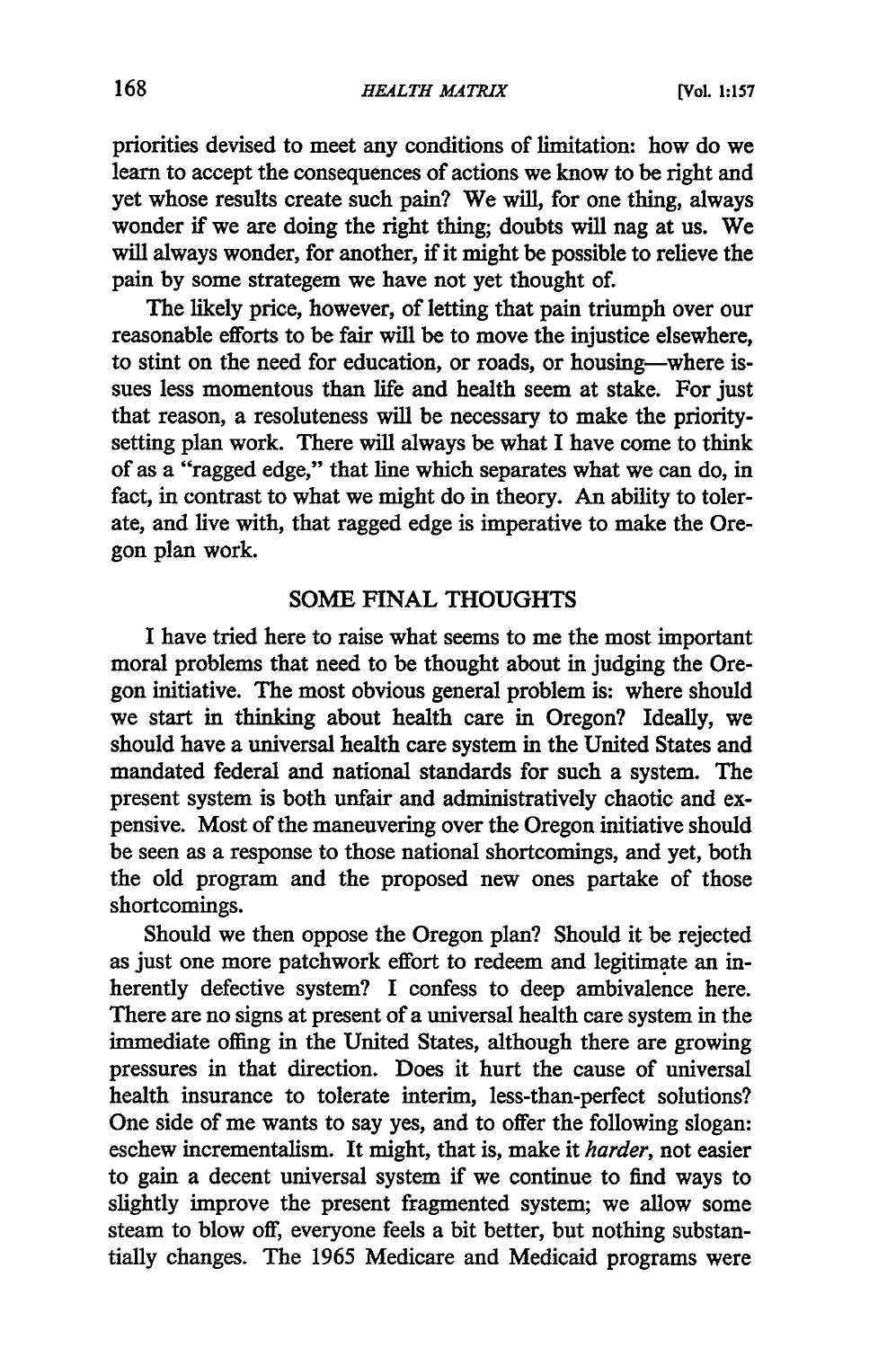meant to be the incrementalist precursors of a universal health insurance program of the United States. It did not happen. There is, then, reason to be wary of piecemeal approaches.

Yet another side of me wants to take better account of the present realities, not forever holding out for ideal solutions that may never appear. Among those likely realities are that we will not in the near future find a way to assess all, or even most, of our technologies, introduce dramatic cost-saving efficiencies into the system, or persuade the public to radically increase their tax burden. It could take years before we get anywhere close to those laudable goals. The popular idea that we should never put in place any rationing or priority scheme until all waste and inefficiency have been wrung from the system has two major flaws. One of them is that serious cost containment and waste reduction would themselves have to make use of many of the same techniques used in rationing and priority-setting: tough discipline, guidelines and protocols for treatment, denial of some forms of care believed efficacious by many practitioners, and so on. The other flaw is that it amounts to little more than a subtle way of maintaining the status quo, particularly since we know that the historical record over twenty years shows an almost unbroken period of failure to significantly reduce health care costs. Given that record, why should we believe that it can or will work in any substantial fashion in the near future? To cling to such a hope in the face of that history guarantees continued paralysis.

If we can accept the idea, then, that there is a kind of folly in waiting until everything is ready for some ideal system before taking some reform steps now, then the Oregon initiative promises a helpful step forward. Its goal is to introduce immediate reforms into a bad system. If, as its proponents hope, those reforms have an effect on all forms of health care in the state, private as well as public, they will have put in place some important ingredients of an eventually decent system.

At the heart of the Oregon effort is a simple perception. If a Medicaid or any other health care budget must be limited, then it makes sense to set priorities as a way of most effectively using the available funds. It is hard to fault the theory of this approach. Indeed, the chaotic nature of the present system, with its erratic coverage and mixture of mandated and non-mandated coverage, shows what happens when there is no priority system. I happen to believe, moreover, that we will never have universal health insurance until the Congress is persuaded that there can be a way of controlling the costs of such a plan, and a way of specifying some boundaries to